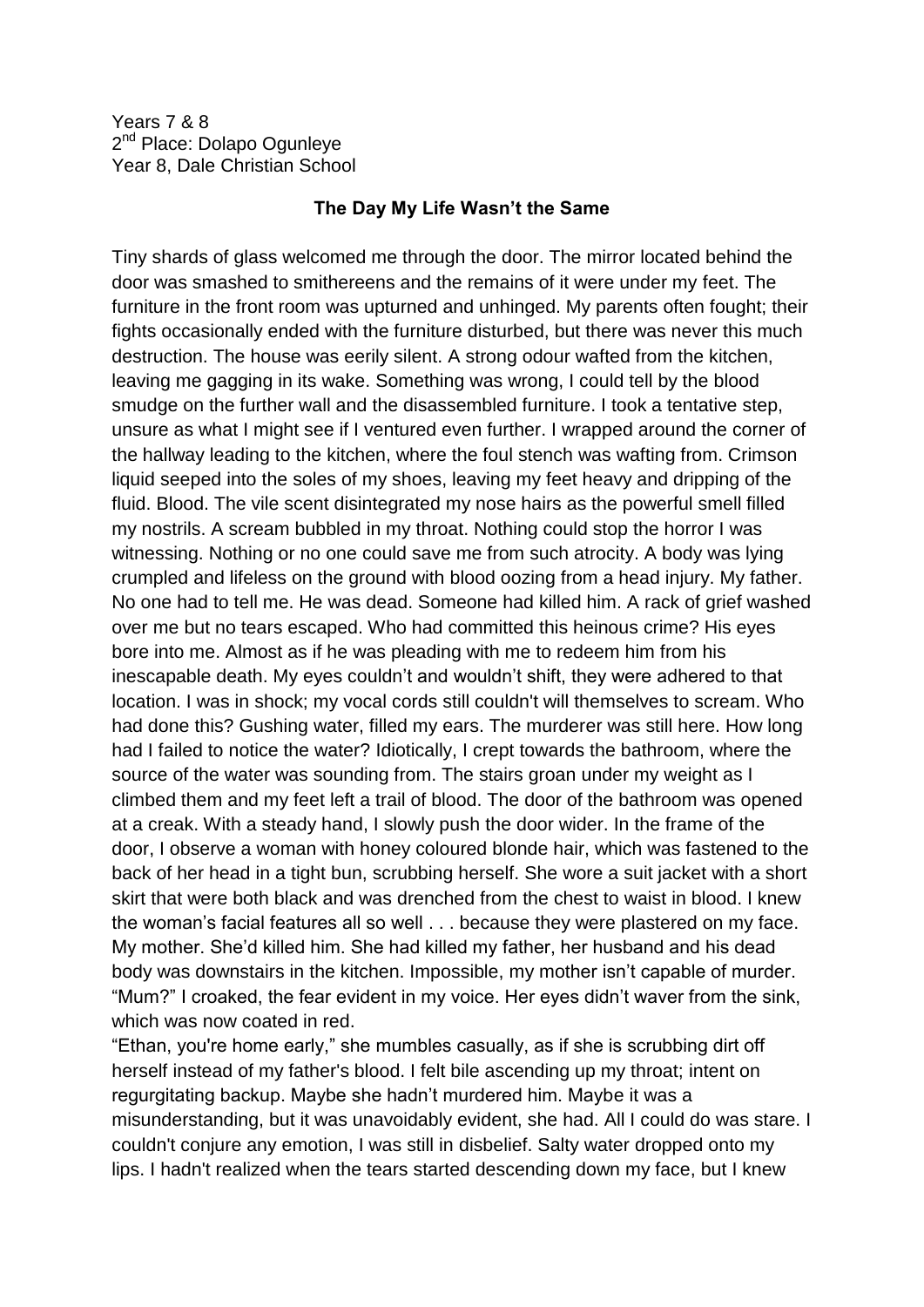they would be impossible to stop. All I felt was mind numbing sorrow, for the sudden loss of my father and the fact that it was my mother who had probably taken his life. "Can you get me more soap from downstairs," my mother murmured, her eyes still fixated on the sink. The tears stopped abruptly and a look of disgust fell upon my face. The thought of going downstairs to my father's body that was drained of life was revolting.

A course of anger surged through me and for the first time I truly hated my mother. How could she feel no remorse for the crime she had committed? How could she let me experience such monstrosity? I stood rigid in my spot. Unable and refusing to move.

"Please," she whispered, her eyes looking up from the sink into mine. Pure terror reflected in her eyes. They were screaming for help. She was frightened for her life and mine. Our lives were forever altered. We could never go back to the simple life we once experienced. The life where my mother and father argued or when my father and I played chess in the middle of the night when there was school the next morning just to anger my mother. That life was now in the distant past. I swallowed. My palms began to sweat. I could not go down there. Nothing could make me return to my father's broken body. A quiet sob rang out in the bathroom.

"I'm sorry. How could  $1a...a...$  ask you to go back down there?" my mother wailed. "I never intended for you to see all of this! Just go to your room and wait there till I'm done," she choked. A disturbing image formulated in my mind; my mother dragging my father's limp body to wherever she was going to dispose of it. What did she mean by never wanting me to see this? Was she going to remove the body before I got home? A rampant thought entered my mind . . . I was an accessory to murder. I witnessed a murder and I am not doing anything to seek justice for the victim. I am just as horrendous as she is. I could be sent to prison. Another question I didn't want to be answerable swam into my thoughts, how did she kill him? My mother's shout jolted me back to reality, my head snapped up to see her face. "Leave!" she had screamed. My feet dragged against the carpet as I trudged back to my room. How were we going to move on from this? People will wonder where my father disappeared to and not just that, we would be too inconspicuous. My hand lingers on my doorknob. My breath comes short and shallow. Another thought entered my head. I could help her cover all this up to make it look like my father killed himself or . . . I could turn her in. I couldn't, I mustn't, I can't lose another parent today, but my mind would never be at peace. Either path will lead to devastation and heartache. I turn the door handle and infiltrate into my room. Beads of sweat collect on my forehead. My room is hot and stifling, almost choking. I inhale a fiery breath and exhale an equally as hot counterpart. I stumble and collapsed onto my bed. The rushing water in the bathroom soon faltered and later I heard the hurried steps of my mother going down the stairs to probably to get to work on the problem she had caused. After what feels like an eternity of conflict in my mind . . . I have finally come to terms as to what I must do. I know my mother would hate me for what I was about to do. I have to do the right thing. I may not know the whole story, but she had killed him whether or not it was an accident, I must help her. I love her and it is the reason